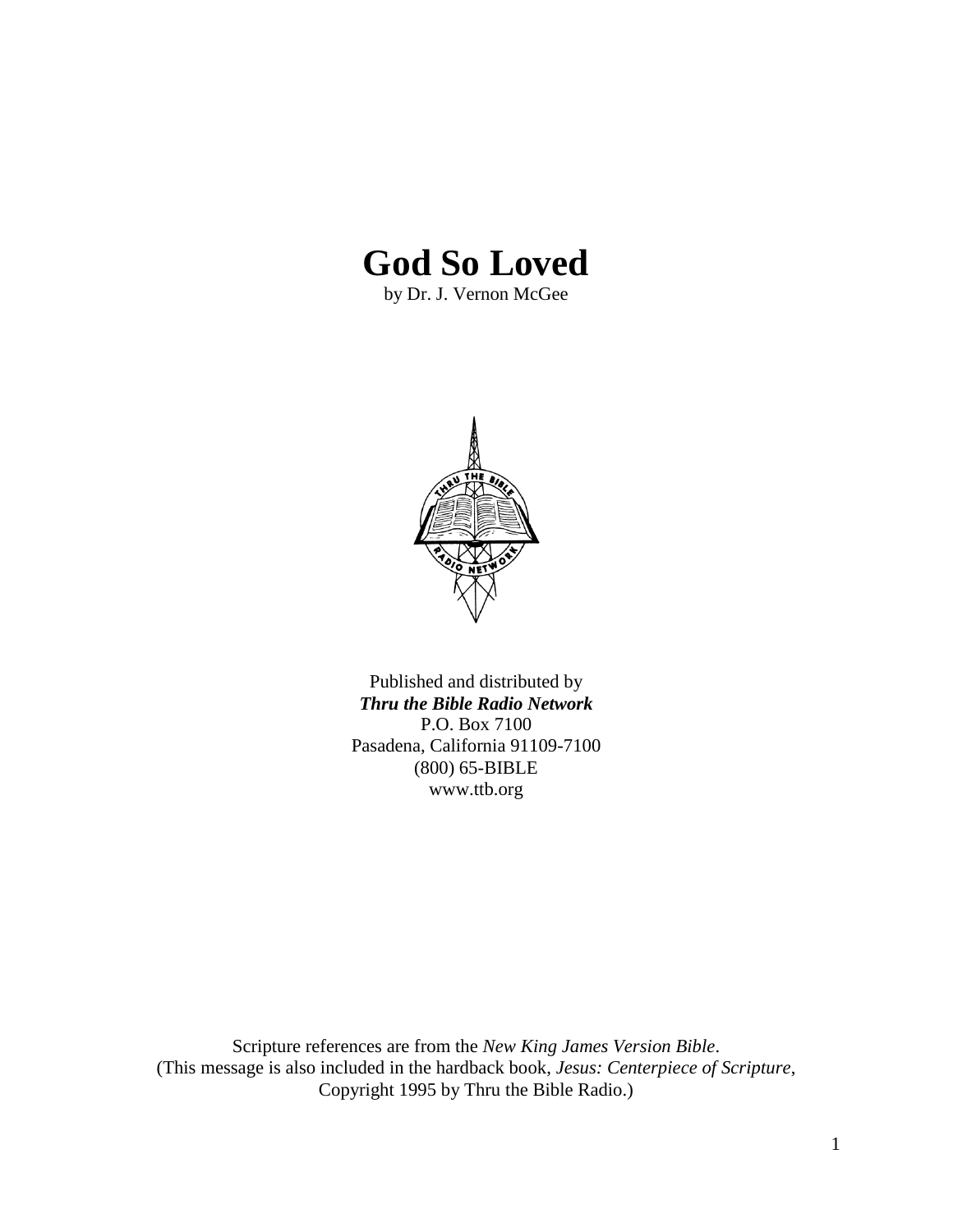God loves us!

There is a sinking feeling of total inadequacy as I come to this verse of Scripture. I am not able to communicate to you the vastness of the love of God, the intensity of that love, the overwhelming goodness of our God. Yet as you and I move into this new age in which a crisis looms as a cyclonic cloud in every direction, we need to know that God loves us. I pray that the Spirit of God will make this real to you; I am dependent upon Him.

In the original language, the Greek text, it reads like this:

### *For so loved God the world that He gave the Son, the only begotten one, in order that anyone believing into Him might not perish but have life everlasting.*

The words are simple. In fact, as you read through the entire Gospel of John you will find that most of the words are monosyllabic. The words are so simple that a child can read them but so profound that I question if any one of us knows what they mean.

The emphasis is upon love. Notice in the Greek rendering that it reads, "loved God the world." In Greek sentence structure the important part of the sentence is placed first. In this verse actually *God* is not the important word, and *world* is not the important word; the important word is *loved*. The emphasis is upon the love of God.

#### **The Imperative of Love**

These words are a part of an interview that Nicodemus had with our Lord one night. They sum up all that previously had been covered in the conversation. Before we come to the words of our text, let us look at the two verses that immediately precede it, as they are very important to the understanding of it.

# *And as Moses lifted up the serpent in the wilderness, even so must the Son of Man be lifted up, that whoever believes in Him should not perish but have eternal life.* (John 3:14, 15)

Notice that the Lord Jesus is calling Nicodemus's attention to something with which he is very familiar—the account in the Old Testament of the lifting up of the serpent in the wilderness. He said, "Even so *must* the Son of Man be lifted up." The *must* corresponds to the *must* that our Lord gave to Nicodemus at the very beginning of their conversation. He said, "You must be born again," and since you *must* be born again, then the Son of Man *must* be lifted up. The necessity of being born again makes imperative the lifting up of the Christ on the Cross. It is a divine compulsion.

Our Lord threw open the doors of heaven that night for Nicodemus (and for us), and we behold the King of Glory—not enthroned and crowned, but on a cross. It is an arresting fact that Christ revealed His death on the cross to Nicodemus on His first trip to Jerusalem, at the very beginning of His ministry. He did not reveal this to His own disciples until three years later, six months before He went to the Cross.

And, by the way, this is the answer to those who say that the Lord Jesus was caught in Jerusalem between the upper millstone of Roman power and the nether millstone of religious cupidity and died as a helpless victim. This obviously is not true since three years before, here in Jerusalem, He had told Nicodemus of His approaching death on the cross. If He had wanted to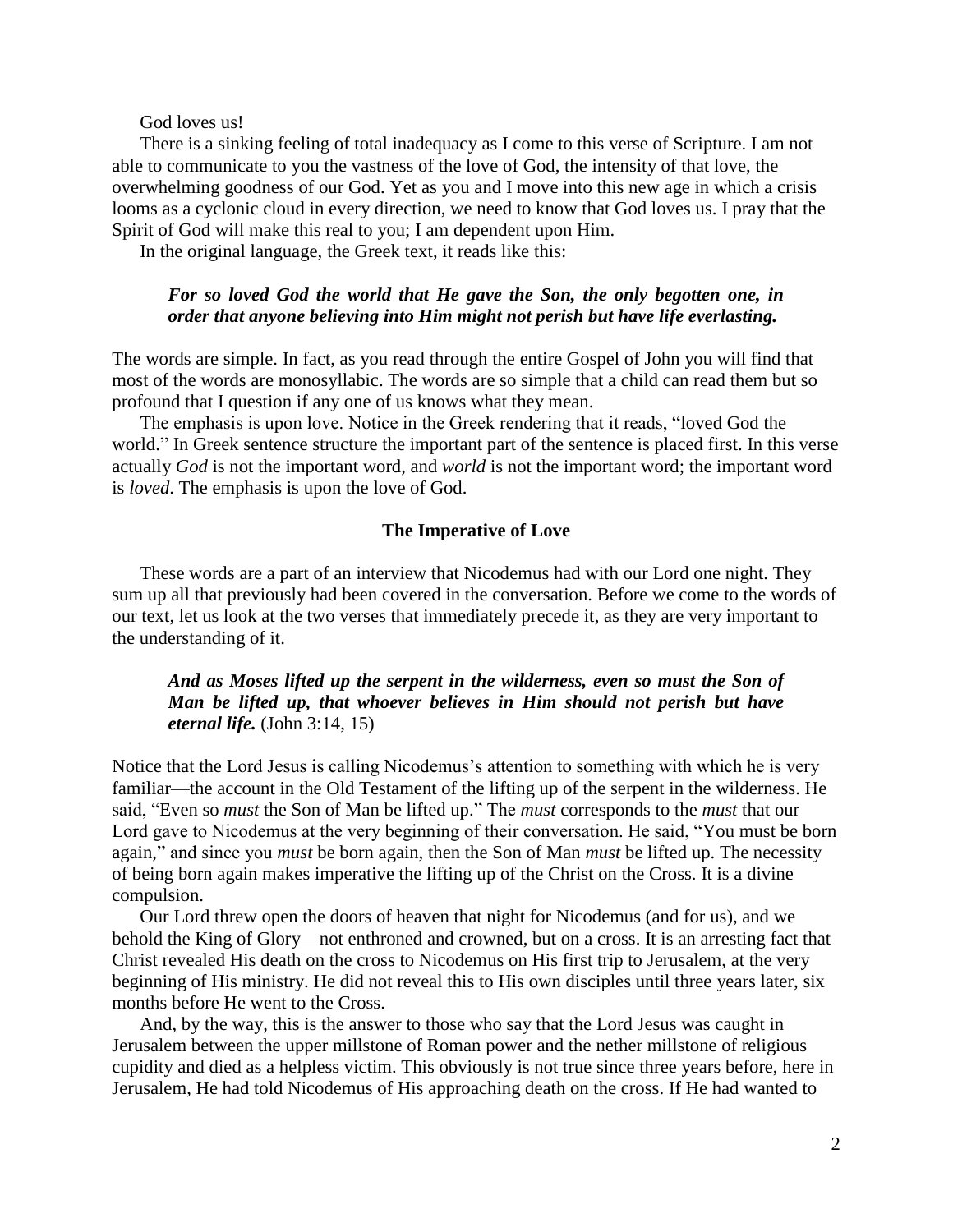escape it, He could have stepped over into the East, into the Orient—where there were teeming millions in that day—and could have disappeared so that Rome and the religious rulers could never have touched Him. But that was not His thought, for He says here that He would be lifted up because *God loved the world*.

#### **"Love" Is an Interesting Word**

*Love*, on which the emphasis is placed, is an interesting word. In the Greek language there are three words that are translated into the English by the one word *love*. This reveals how barren the English language is. Hollywood would give a million dollars if it had another word for *love*. But the Greeks had three words for it. One was *eros*, from which we get our word *erotic*, that is, sensual love. This is never used in the New Testament. Then there is the word *phileo*, which does appear in the New Testament, and its highest meaning is "friendship." It means, "I like you," and it means no more. Obviously this is not the word used here, because you cannot say that God so *liked* the world! The other word, the word used in John 3:16, is *agapao*, which is love in the highest degree. *Agapao* is an attribute of God; it is divine love, not human love. It is love lifted to a high, noble, supernatural plane. God loved!

The "world" means the ordered world in which we live. It means the world of mankind, and it means all men—it is not limited to the elect only; it is not limited to the good, it is not limited to any particular race—it encompasses the totality of the human race, from Adam right down to the present generation. Those who maintain that God loved only certain ones, only the elect, are not giving us the language of the Bible. God says that He loves all of the human family. No one is excluded.

Another great statement in this verse is "He gave." His love was revealed in the fact that He gave. Again there is the thought of totality; it was a total gift. It does not say that God gave His Son to die, although this is included, but it means more than that. It means that Christ's coming into the world about two thousand years ago—beginning with His virgin birth and ending with His death, His resurrection and ascension into heaven, even His present ministry today and His coming again in the future— is God's gift.

A great deal has been made of the words "only begotten Son." In the original language it does not say that God gave *His* only begotten Son—He did not beget Him. Rather, it is *the Son the only begotten one*, which is His title.

John begins his Gospel by presenting Jesus Christ as the eternal Word. Of Him he writes:

## *In the beginning was the Word, and the Word was with God, and the Word was God. He was in the beginning with God. All things were made through Him, and without Him nothing was made that was made.* (John 1:1–3)

In the beginning *was* the Word, not *is* the Word. It was not in the beginning that the Word started out or was begotten. "Was" is a durative imperfect, meaning continued action. It means that the Word *was* in the beginning. You see, we are dealing with the God of eternity. At the time of Creation "all things were made through Him, and without Him nothing was made that was made.‖ No matter how far back you want to go, billions of years *before* Creation, the Son comes out of eternity to meet you. He was already there when the beginning was. The eternal Son, the Creator of all things, took upon Himself human flesh.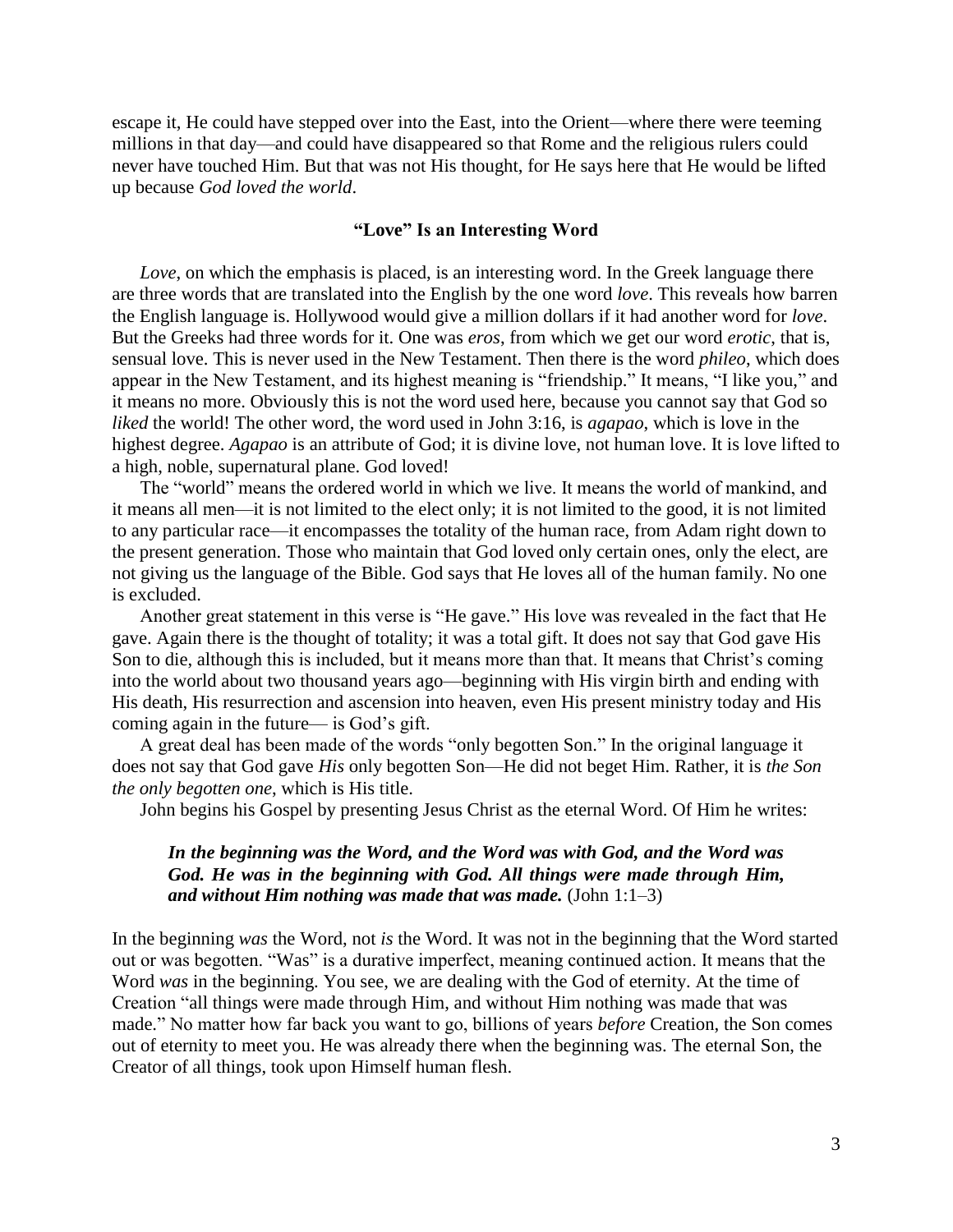"The only begotten" is unique; it means that the Lord Jesus is unique. It was the same in the Old Testament. For instance, in Psalm 22:20 "My darling" or "precious" is "My only one." He was the only one in His birth—only He is virgin born. He was the only one in the life that He lived—only He lived a perfect life. It is only of Christ that the Father has been able to say, "This is My beloved Son in whom I am well pleased." He never has said that about you, and He never has said that about me— He could not say it—but He did say it of Christ. He is the only one who could die for the sins of the world. He is the only one who is back from the dead in a glorified body. He is today the only hope of the world, the only begotten Son.

#### **Putting the Yardstick on "So"**

Let's come back to our little word *so*. God *so* loved. How much is that? Let me give a little different translation of it to widen out that word: "God loved to such an astounding and astonishing degree.‖ Now we are faced with a problem. Is there some way to bring this word *so* out of heaven and reduce it to the terminology of earth? Can we bring this little word down here and give it an incarnation so we can look at it? How much did God love the world?

Paul tells the Ephesian Christians that he prays this for them:

# [That you] *may be able to comprehend with all the saints what is the width and length and depth and height—to know the love of Christ which passes knowledge; that you may be filled with all the fullness of God.* (Ephesians 3:18, 19)

Can we measure the love of God? Can we put down the yardstick on that little word *so* and determine the breadth of it and the length of it and the depth of it and the height of it? At this point I really feel inadequate. How can mere man measure the love of God?

#### *Wide as "Whosoever"*

Let us first try to comprehend the breadth of the love of God. How wide is His love? God's arms encompass the entire world so that all are included. And when it says that He loves all, it means that He loves each one—He loves *you*. And I frankly feel that John 3:16 is the most personal verse in the Bible; it is personal to you, and it is personal to me. It is more personal than if it said, "God so loved Vernon McGee." I'll tell you why.

Several years ago I was conducting meetings in a church in Seattle. One morning at the hotel where I was staying, I received a telephone call from a woman who began speaking as if she knew me very well, "Pastor McGee, how are you?"

"Fine." "How is Annie?" "Annie?" I repeated, "I don't know Annie." "Oh, yes, your wife." "No," I countered, "you are wrong. I do not have a wife named Annie." Suspiciously she probed, "Aren't you Vernon McGee?" "Yes." "Aren't you a preacher?" "Yes."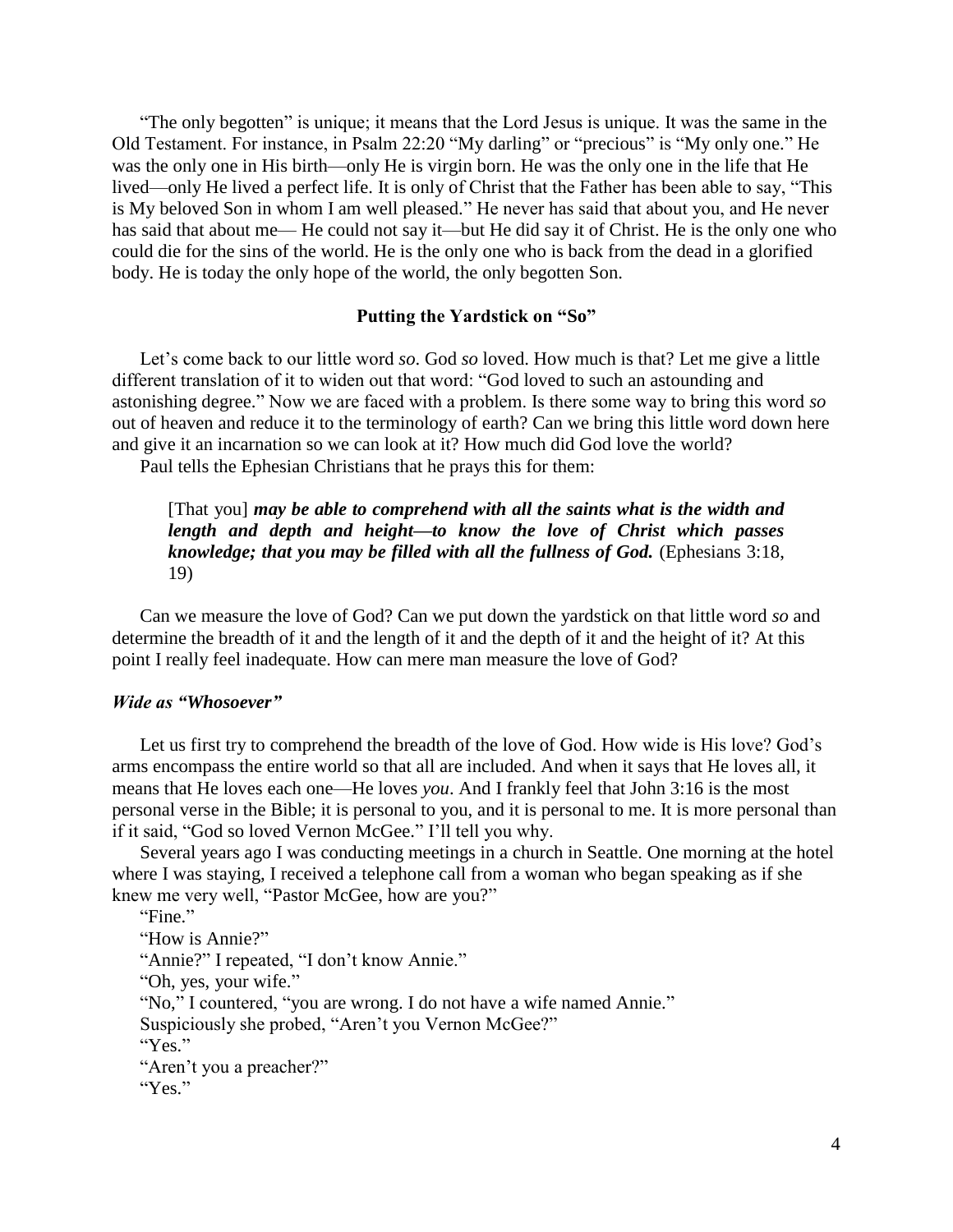"Were you not," she asked distrustfully, "pastor of a certain Methodist church back in Iowa?" I said, "No ma'am. I never have been off the train in traveling through Iowa."

Puzzled, she continued, "Well, I knew a Vernon McGee who was a Methodist preacher, and he was my pastor back in Iowa."

"I'm sorry. I didn't know there was another one loose."

Now you know the reason I am glad that John 3:16 does not read, "God so loved Vernon" McGee," because it might mean that other fellow and not me at all. But when it says, "God so loved the world," that means me and it means you.

God loves the world. We have heard this so much it is commonplace. But let me ask you: How could He love this reeking world today with all of its sin, its rebellion, its meanness, its ugliness, and its sordidness? Oh, He might love some folk who are lovely and cultured and educated. But can He love those savages in Africa who ate the livers of their captives? Yes, He loves them exactly as much as He loves you. God loves the meanest, lowest man you can think of as much as He loves you—just as much. If you somehow think that you are one of God's little pets and that He has placed His love on you and your kind and upon no one else, you are wrong. God loves the world. God made a level place at the Cross, which is the only place where you have real integration. None is righteous there; all have sinned. God declares all to be sinners that He might have grace upon all.

## *And He Himself is the propitiation for our sins, and not for ours only but also for the whole world.* (1 John 2:2)

God has His arms outstretched to a gainsaying, lost, rebellious world. They spat in His face when He was here, and they are still spitting in His face today. Yet He says, "I love them."

A young fellow in my Southland was asked, when he was being examined for church membership, "How did you get saved?" He answered, "I did my part, and God did His part." They thought they had found a flaw in his theology and probed, "What was your part, and what was God's part?" He answered, "My part was the sinnin' and His part was the savin'. I done run from Him as fast as these sinful legs and this sinful, rebellious heart could carry me, and He done took out after me 'til He done run me down." And, my friend, that is the only way any of us is saved. God has pursued us because He loves us.

Years ago in England when the Quaker movement was new—and oh, what a warm movement that was at the beginning—Miles Halhead, a young married preacher, went everywhere with the message of Christ. Finally his wife in vexation exclaimed, "Would God I had married a drunkard that I might find him in the alehouse, but now I cannot tell where to find him—he goes everywhere preaching the gospel! "He had the love of Christ in his heart because God loves everybody. There is no exception. Oh, the breadth of the love of God!

#### *Length by Demonstration*

What about the length of God's love? God so loved that He gave. The test of love is to what length it will go. Love is not love which will not die or make sacrifices often more bitter and cruel than death. I always suspected that boy who sent a note over to his girl:

I love you. I would climb the highest mountain for you. I would swim the deepest river for you. I would go through snow and hail for you. P. S. If it does not rain Wednesday night, I'll be over to see you.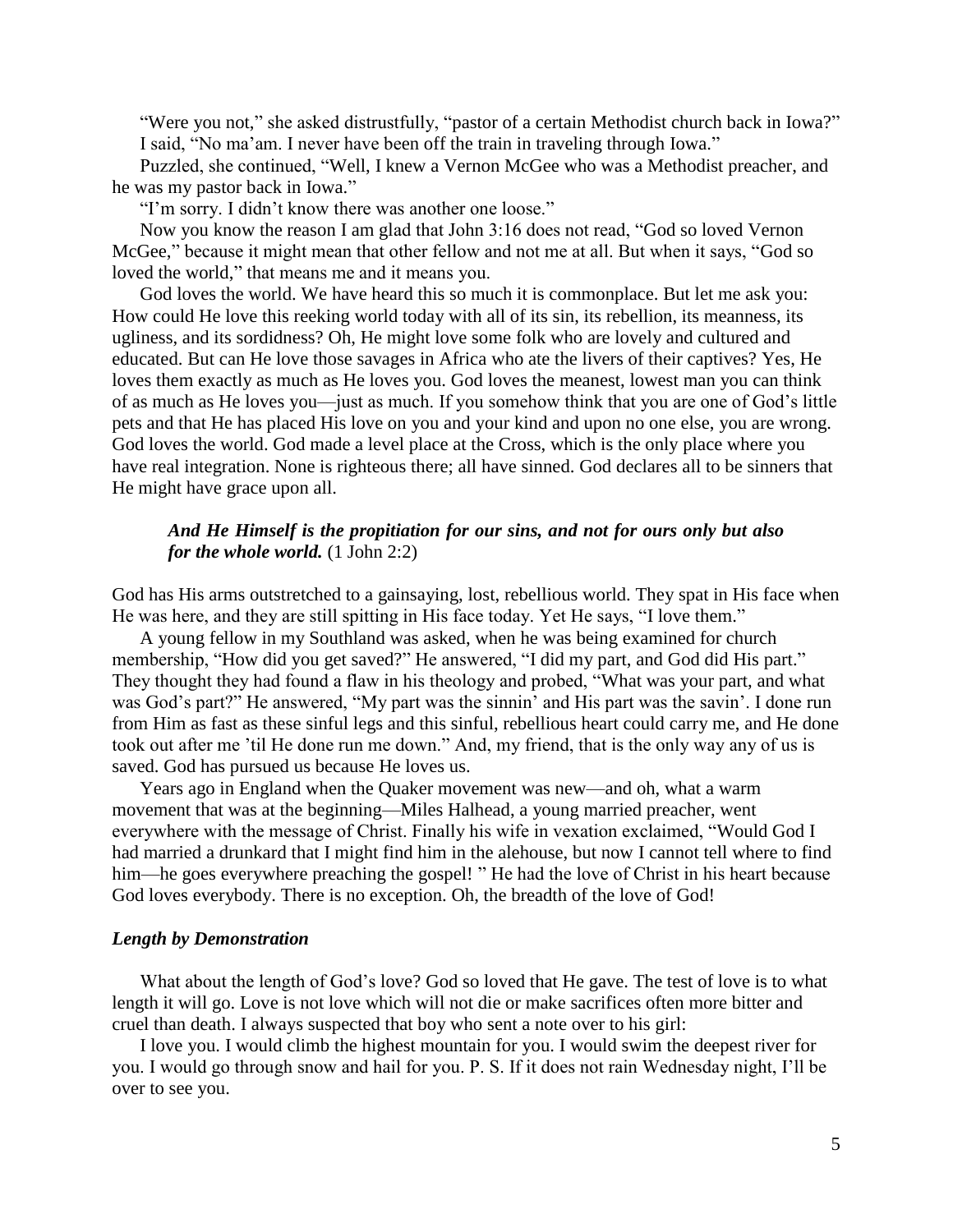May I say to you, we *demonstrate* our love. And God has demonstrated His love by the extent to which He has gone—He gave His Son. Do you want to know how much God loves you? Do you want to know the length to which He has gone? Listen to this:

*For when we were still without strength, in due time Christ died for the ungodly. For scarcely for a righteous man will one die; yet perhaps for a good man someone would even dare to die. But God demonstrates His own love toward us, in that while we were still sinners, Christ died for us.* (Romans 5:6–8)

God commends or proves His own love toward us, in that, while we were yet sinners, Christ died for us. What a staggering demonstration of His love!

God is on the giving end. He is not asking one thing from man. I am afraid we preachers give the wrong impression that God is asking this world for something. He asks nothing from this world! He said, "If I were hungry, I would not tell you; for the world is Mine, and all its fullness" (Psalm 50:12). If He wanted gold, would He ask us for the puny amount we have at Fort Knox today? Why, the gold and the silver are His, and the cattle on a thousand hills. God says in effect, "I do not want anything from you, but I would like to *give* you something: eternal life in Christ Jesus." God so loved the world that He gave, and He gave His only begotten Son. He gave Him not only at Bethlehem, not only in a perfect life, not only to teach, not only to reveal God, but He gave Him to die upon the cross for the sins of the world. My friend, what else can you ask Him to do for you? Can you think of anything more that God could do for you, a sinner, than to give His Son to die for you that He might save you?

*Love ever gives, Forgives Outlives, And ever stands With open hands. And while it lives, It gives. For this is love's prerogative: To give and give and give.*

I was interested in an article that appeared in a metropolitan newspaper some time ago. There was a picture of a mother and son with the caption "Father Gives Life for Son":

Sidney Lawrence underwent a cross transfusion for his son, Robert … in which blood of father and son mingled. The father's kidney worked for both, allowing the son's diseased kidney to recuperate. But the father was sensitive to proteins in his son's blood, causing his death. That man did not have to stand up and say, "I love my son." He proved it when he gave his life for his boy. There is many a father who would do that. But, my friend, God has gone far beyond that. He has given His *Son* to die for *you*. Do you want to ask Him to do something else? He has gone the very length of love.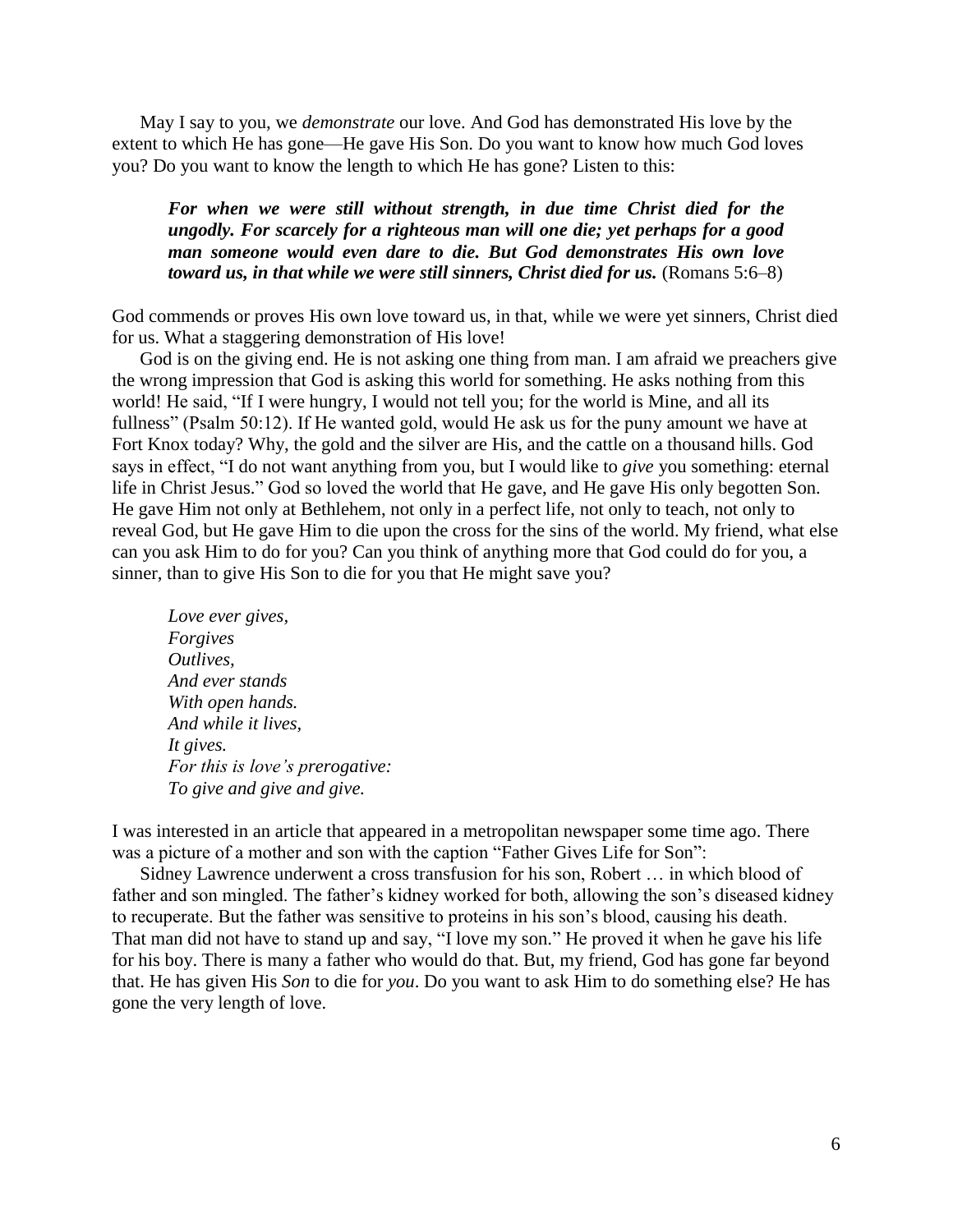#### *Deep as Hell*

Now let us attempt to ascertain the depth of God's love: "That whoever believes in Him *should not perish.*" I don't want to be unloving and unkind to you, but someone needs to speak plainly. We are hell-doomed and hell-deserving sinners, every one of us. A great many folk think that mankind is on trial, that God wants to see if we will do better or not. This is not so. Notice the verses that follow our text:

# *For God did not send His Son into the world to condemn the world, but that the world through Him might be saved. He who believes in Him is not condemned; but he who does not believe is condemned already, because he has not believed in the name of the only begotten Son of God.* (John 3:17, 18)

"He who believes in Him is not condemned." Well, suppose he does not believe in Him? He is already condemned. Why? Because mankind today is not a prisoner at the bar awaiting trial to see whether he is guilty or not. Mankind today is a prisoner inside the prison of this world, in sin, and is asked if he will accept a pardon. Someone says, "You don't mean to tell me that nice, sweet Mrs. So-and-So is lost!" My friend, she is a sinner in rebellion against God; she has no capacity for God; she would wreck heaven if she were permitted there without a new nature. "Well," someone asks, "what about the heathen who have never heard of Christ?" They are lost; *we are all born lost!* You and I are members of a lost race, a doomed race, and what Christ did was to come into this prison and say to men, "Do you want a pardon? I'll pay your penalty. I'll stay here and go through this hell for you."

## *For God did not send His Son into the world to condemn the world, but that the world through Him might be saved.* (John 3:17)

He has done this because He loves you. God asks, "Why will you die?" The Lord Jesus says, "You will not come to Me, that you might have life."

Oh, the lovely thing that is said of the Lord Jesus Christ in Luke's Gospel, "He entered and passed through Jericho." Why? Because in Jericho there lived the chief of the publicans, a base sinner, a crook, and our Lord was going there to save him. He entered and passed through; He did not stay there. He did not even spend the night. He was there only long enough to win Zacchaeus. You can widen that out. Our Lord entered and passed through this world—John's Gospel gives the tremendous movement—Jesus said, "I came forth from the Father and have come into the world. Again, I leave the world and go to the Father" (John 16:28). He entered and passed through this world. Why? Because you were here and He wanted to save you. Don't tell me that He did not die for you; He died for *you*. He did this that you might not perish.

#### *Immeasurable Height*

What about the height of the love of God? "They shall have *everlasting life!*" The height is infinite. May I be personal again? I am going to heaven someday. You may think, "Well, you must be very good." On the contrary, I am not very good. I am going to heaven someday because Christ died for me and I have trusted Him.